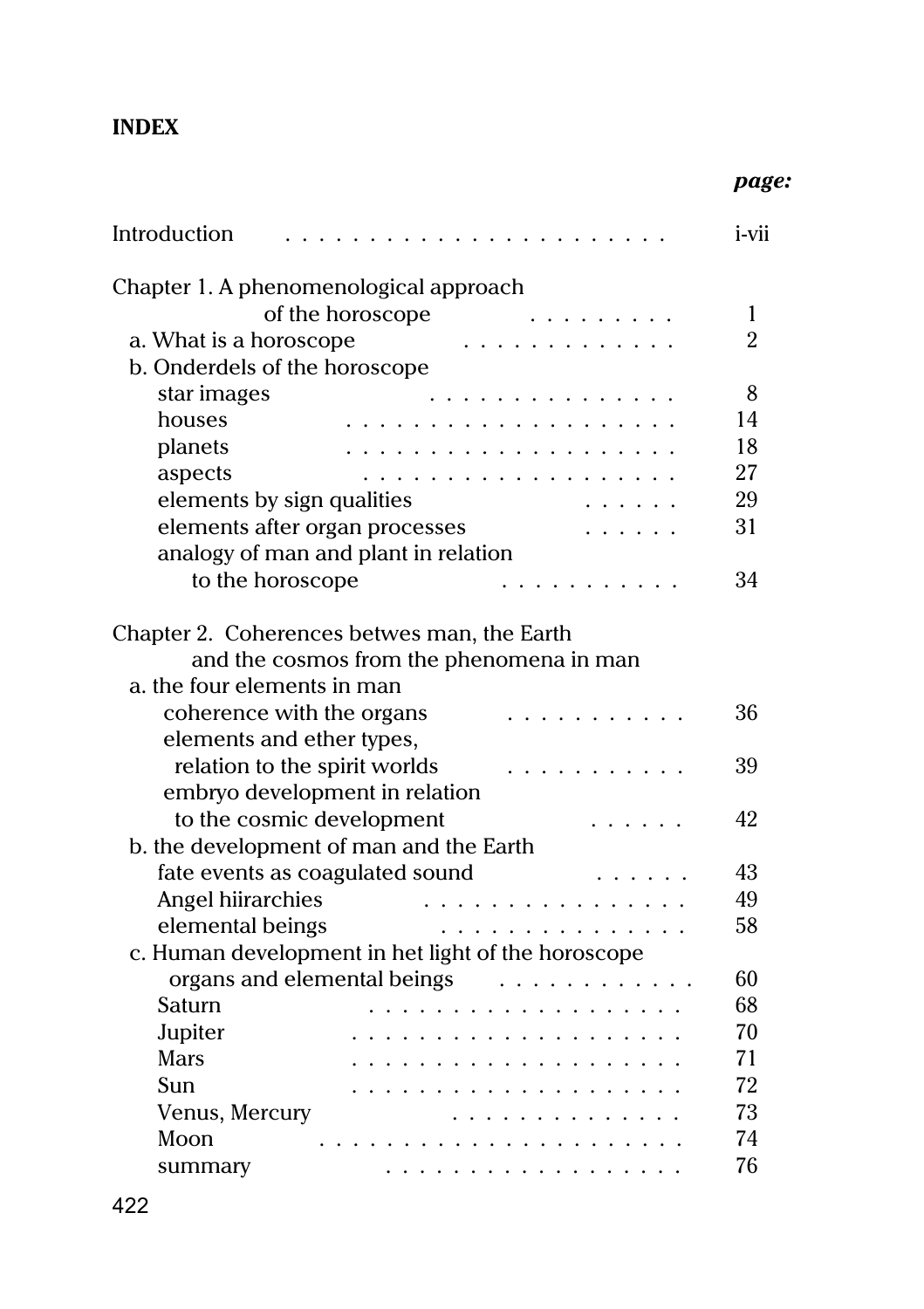| mystery planets                              | .                                | 76  |
|----------------------------------------------|----------------------------------|-----|
| soul structures                              |                                  | 79  |
| Uranus                                       | .                                | 83  |
| Neptune, Pluto                               | .                                | 81  |
|                                              | corporalities and planet spheres | 82  |
| not yet observed planets                     |                                  | 83  |
| sign division                                | .                                | 84  |
| slumbering soul senses as                    |                                  |     |
| future organs                                |                                  | 85  |
| summary coherence betwes man                 |                                  |     |
| and the cosmic worlds                        |                                  | 93  |
| the difference betwes star constellation and |                                  |     |
| star sign in the explanation                 | .                                | 91  |
| d. The plan behind the human becoming        |                                  |     |
| in relation to the horoscope                 | .                                | 96  |
|                                              |                                  |     |
| Chapter 3. Parts of the horoscope;           |                                  |     |
| elements for an approach in images           |                                  | 101 |
| al. Zodiacal signs                           | $\cdot \cdot \cdot$ .            | 102 |
| a2. Senses - virtues - ideals. Approach      |                                  |     |
| out of man as a developing being             |                                  | 104 |
| Fire signs                                   |                                  |     |
| Aries                                        | .                                | 106 |
| Leo                                          | .                                | 108 |
| Sagittarius                                  | .                                | 110 |
| Air signs                                    |                                  |     |
| Gemini                                       | .                                | 113 |
| Libra                                        | .                                | 116 |
| Waterman                                     | .                                | 119 |
| Water signs                                  |                                  |     |
| Cancer                                       | .                                | 122 |
| Scorpion                                     | .                                | 125 |
| <b>Fishes</b>                                | .                                | 129 |
| Earth signs                                  |                                  |     |
| <b>Taurus</b>                                | .                                | 132 |
| Virgo                                        | .                                | 135 |
| Capricornus                                  | .                                | 138 |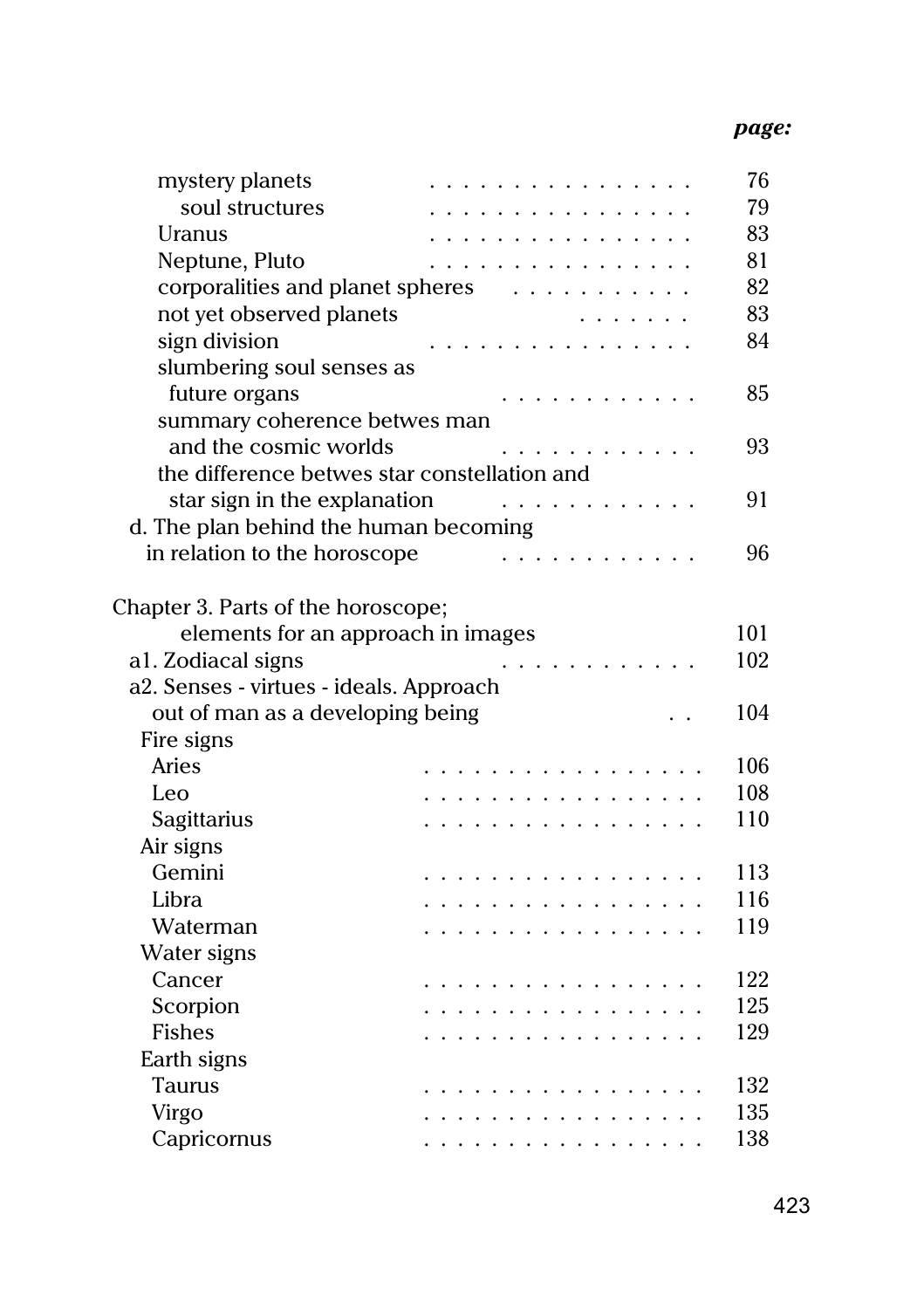| b. the houses als wilsgebied         | .                                                                                                                                             | 141 |
|--------------------------------------|-----------------------------------------------------------------------------------------------------------------------------------------------|-----|
| 1st house, Ascendant                 |                                                                                                                                               | 143 |
| planet types                         | $\begin{array}{cccccccccccccc} \bullet & \bullet & \bullet & \bullet & \bullet & \bullet & \bullet & \bullet & \bullet & \bullet \end{array}$ | 145 |
| 2nd house                            | .                                                                                                                                             | 146 |
| 3rd house                            |                                                                                                                                               | 147 |
| 4th house                            | .                                                                                                                                             | 148 |
| 5th house                            | .                                                                                                                                             | 149 |
| 6th, 7th house                       | .                                                                                                                                             | 150 |
| 8th house                            | .                                                                                                                                             | 152 |
| 9th house                            | .                                                                                                                                             | 153 |
| 10th house                           | .                                                                                                                                             | 154 |
| 11th house                           | .                                                                                                                                             | 155 |
| 12th house                           | .                                                                                                                                             | 156 |
| summary of the houses                | .                                                                                                                                             | 157 |
| c. Planetes                          | .                                                                                                                                             | 160 |
| Moon                                 | .                                                                                                                                             | 161 |
| Mercury                              | .                                                                                                                                             | 163 |
| Venus                                |                                                                                                                                               | 165 |
| the exchange of Mercury and Venus    | .                                                                                                                                             | 167 |
| Sun                                  | .<br>$\mathbf{r}$ , $\mathbf{r}$ , $\mathbf{r}$ , $\mathbf{r}$ , $\mathbf{r}$                                                                 | 170 |
| <b>Mars</b>                          | .                                                                                                                                             | 171 |
| Jupiter                              | .                                                                                                                                             | 173 |
| Saturn                               | .                                                                                                                                             | 174 |
| Uranus                               | .                                                                                                                                             | 176 |
| Neptune                              | .                                                                                                                                             | 177 |
| Manifestations of the Budhi-dove     |                                                                                                                                               | 178 |
| Pluto                                | .                                                                                                                                             | 180 |
| d. Important points in the horoscope |                                                                                                                                               |     |
| d1. the Point of Luck                | .                                                                                                                                             | 182 |
| twelve soul attitudes                | .                                                                                                                                             | 183 |
| twelve virtues                       | .                                                                                                                                             | 184 |
| d2. Moon's nodes                     | .                                                                                                                                             | 185 |
| in the signs                         |                                                                                                                                               | 187 |
| in the houses                        | .                                                                                                                                             | 194 |
| e. aspects                           |                                                                                                                                               |     |
| aspects als soul workings            | .                                                                                                                                             | 202 |
| soul configurations                  | .                                                                                                                                             | 209 |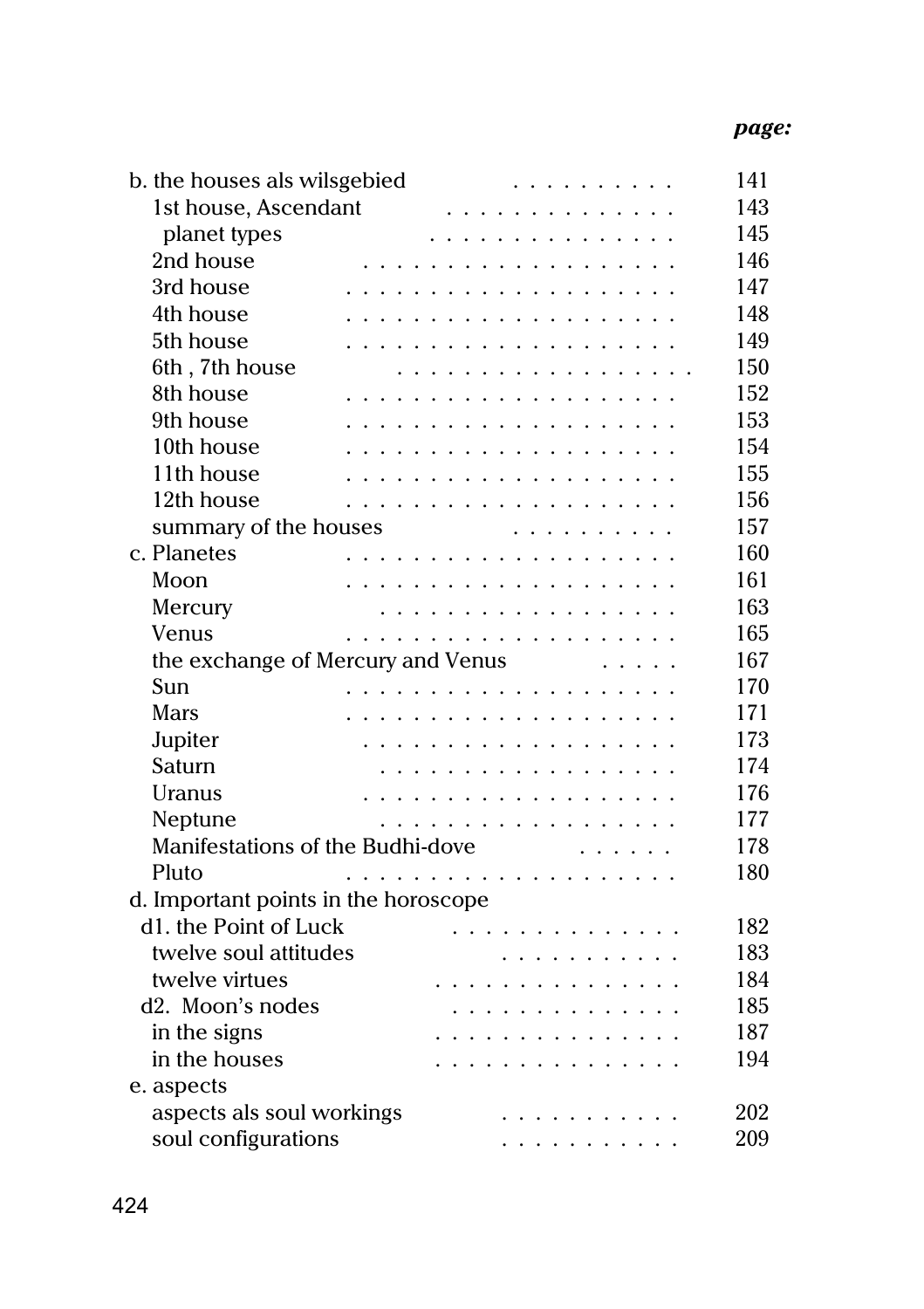## *page:*

| aspectss betwes the planeten                                                                                                                                                                                                  |     |
|-------------------------------------------------------------------------------------------------------------------------------------------------------------------------------------------------------------------------------|-----|
| Moon<br>.                                                                                                                                                                                                                     | 210 |
| Mercury<br>.                                                                                                                                                                                                                  | 212 |
| Venus<br>.                                                                                                                                                                                                                    | 214 |
| Zon                                                                                                                                                                                                                           | 216 |
| Mars                                                                                                                                                                                                                          | 218 |
| Jupiter<br>.                                                                                                                                                                                                                  | 219 |
| Saturn<br>.                                                                                                                                                                                                                   | 220 |
| Uranus, Neptune<br>.                                                                                                                                                                                                          | 221 |
| Pluto<br>.                                                                                                                                                                                                                    | 222 |
| f. lins for the explanation of a horoscope                                                                                                                                                                                    |     |
| 1. the sorting out of global lines                                                                                                                                                                                            | 222 |
| 2. temperament<br>.                                                                                                                                                                                                           | 224 |
| 3. constitution<br>.                                                                                                                                                                                                          | 225 |
| 4. soul type<br>.                                                                                                                                                                                                             | 226 |
| 5. conscious soul content and reaction                                                                                                                                                                                        |     |
| to stimuli from the outside,                                                                                                                                                                                                  |     |
| 6. individualityt and world vision                                                                                                                                                                                            | 227 |
| 7. karmic direction<br>.                                                                                                                                                                                                      | 228 |
| 8. outworkings of the configurations,                                                                                                                                                                                         |     |
| 9. deliberation of striking characteristics                                                                                                                                                                                   | 229 |
| g. practical outworking along an example<br>.                                                                                                                                                                                 | 229 |
| cinsiderations about the astrosophical                                                                                                                                                                                        |     |
| horoscope exprlanation<br>.                                                                                                                                                                                                   | 240 |
| h. horoscope as a rhythmical poem                                                                                                                                                                                             |     |
| method of working<br>.                                                                                                                                                                                                        | 243 |
| rhythmical poem<br>.                                                                                                                                                                                                          | 248 |
| deliberation<br>.                                                                                                                                                                                                             | 254 |
| expansion out of karmic insights                                                                                                                                                                                              | 256 |
| death horoscope,                                                                                                                                                                                                              |     |
| i. other possibilities for application<br>.                                                                                                                                                                                   | 260 |
| j. tools for further investigation                                                                                                                                                                                            |     |
| colours and the Zodiac                                                                                                                                                                                                        | 261 |
| flowers as imageinated lotus flowers extended to the set of the set of the set of the set of the set of the set of the set of the set of the set of the set of the set of the set of the set of the set of the set of the set | 265 |
| Chapter 4. The horoscope as a muzical experience                                                                                                                                                                              |     |
| a. introduction<br>.                                                                                                                                                                                                          | 270 |
|                                                                                                                                                                                                                               |     |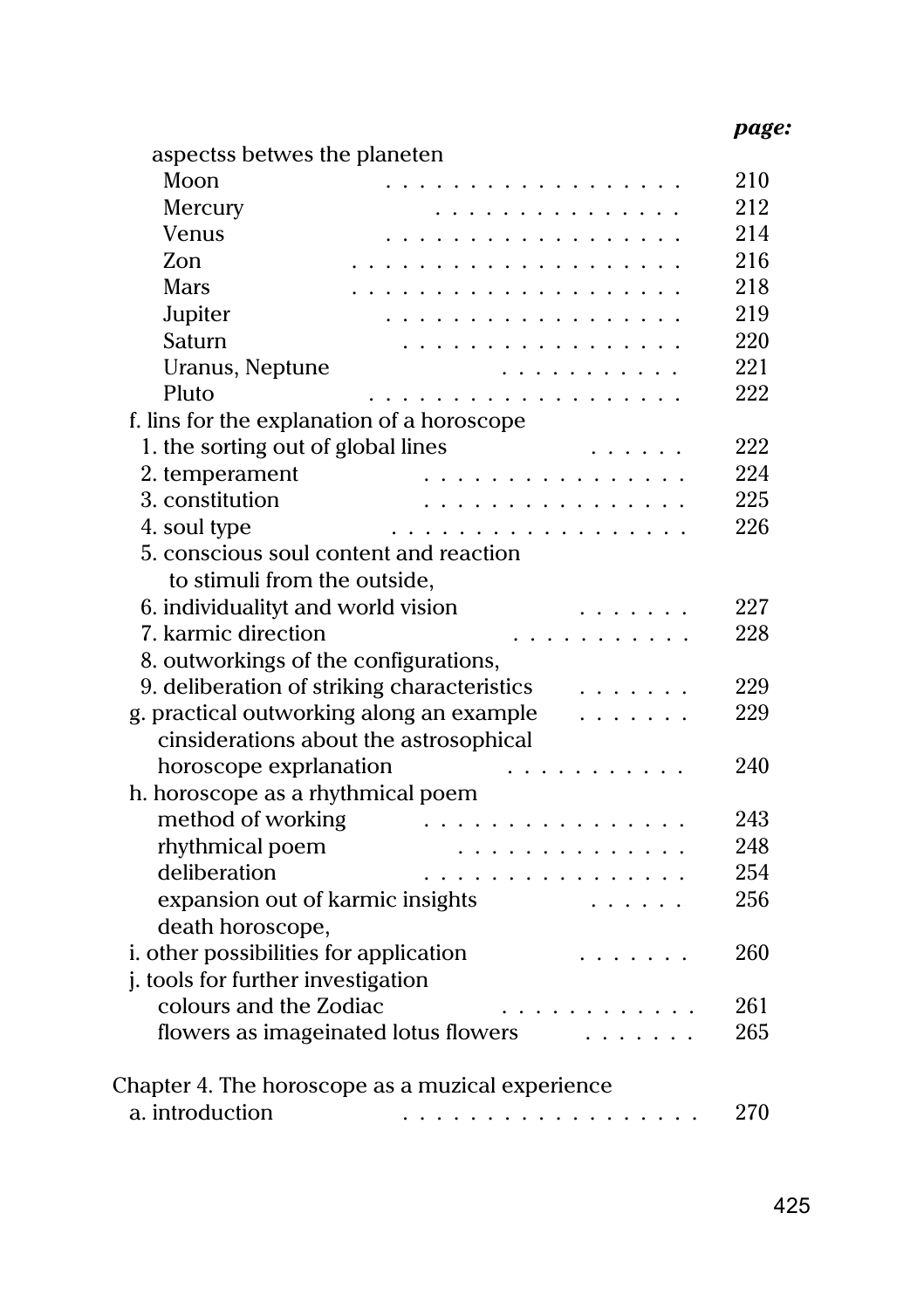## *page:*

| b. sound spaces - astral side                                              |      |  |
|----------------------------------------------------------------------------|------|--|
| 1. Sign - sound spaces                                                     | 277  |  |
| 2. Scale colouring by the planets<br>.                                     |      |  |
| 3. Scale colouring out of the houses                                       |      |  |
| c. rhythm and measure - from the life side<br>.                            | 291  |  |
| the difference betwes rhythm and measure                                   | 293  |  |
| 1. Life processes out of the houses                                        |      |  |
| (rhythmic metres)<br>$\mathbf{r}$                                          | 293  |  |
| 2. Regulerating life processes                                             |      |  |
| from the organs (measure types)                                            | 299  |  |
| summary of the musical elements                                            |      |  |
| in the horoscope                                                           | 305  |  |
| d. muzical motive as an idea                                               |      |  |
| (spiritual angle)                                                          | 305  |  |
| e. formative Word sounds                                                   | 312  |  |
| Aries, Taurus                                                              | 315  |  |
| Taurus, Twins<br>.                                                         | 316  |  |
| Cancer, Leo<br>.<br>.                                                      | 317  |  |
| JVirgo, Balance, Scorpio<br>.                                              | 318  |  |
| Archer, Capricorn<br>$\mathcal{A}$ , and $\mathcal{A}$ , and $\mathcal{A}$ | 319  |  |
| Waterman, Fishes<br>$\mathbf{r}$ , and $\mathbf{r}$ , and $\mathbf{r}$     | 320  |  |
| f. how to approach a sound horoscope                                       | 321  |  |
| g. example of a sound horoscope                                            | 322  |  |
| h. other apprlications and possibilities                                   | .334 |  |
| i. colour and sound - some elements                                        | 338  |  |
| j. indications for further research                                        |      |  |
| instrumental-musical approach                                              |      |  |
| of the organ processes                                                     | 344  |  |
| Chapter 5. Organic forms,                                                  |      |  |
| read from the horoscope                                                    |      |  |
| a. introduction<br>.                                                       | 348  |  |
| b. ways in organic form tendencies                                         | 356  |  |
| b1. approach from man as a becoming                                        |      |  |
| spiritual being - from observed idea to                                    |      |  |
| ideal striving                                                             | 359  |  |
| what wants to realize in us                                                | 361  |  |
| b2. approach from the manifested                                           |      |  |
| form langauge                                                              | 365  |  |
| $\mathcal{A}$ . The set of the set of the set of the $\mathcal{A}$         |      |  |